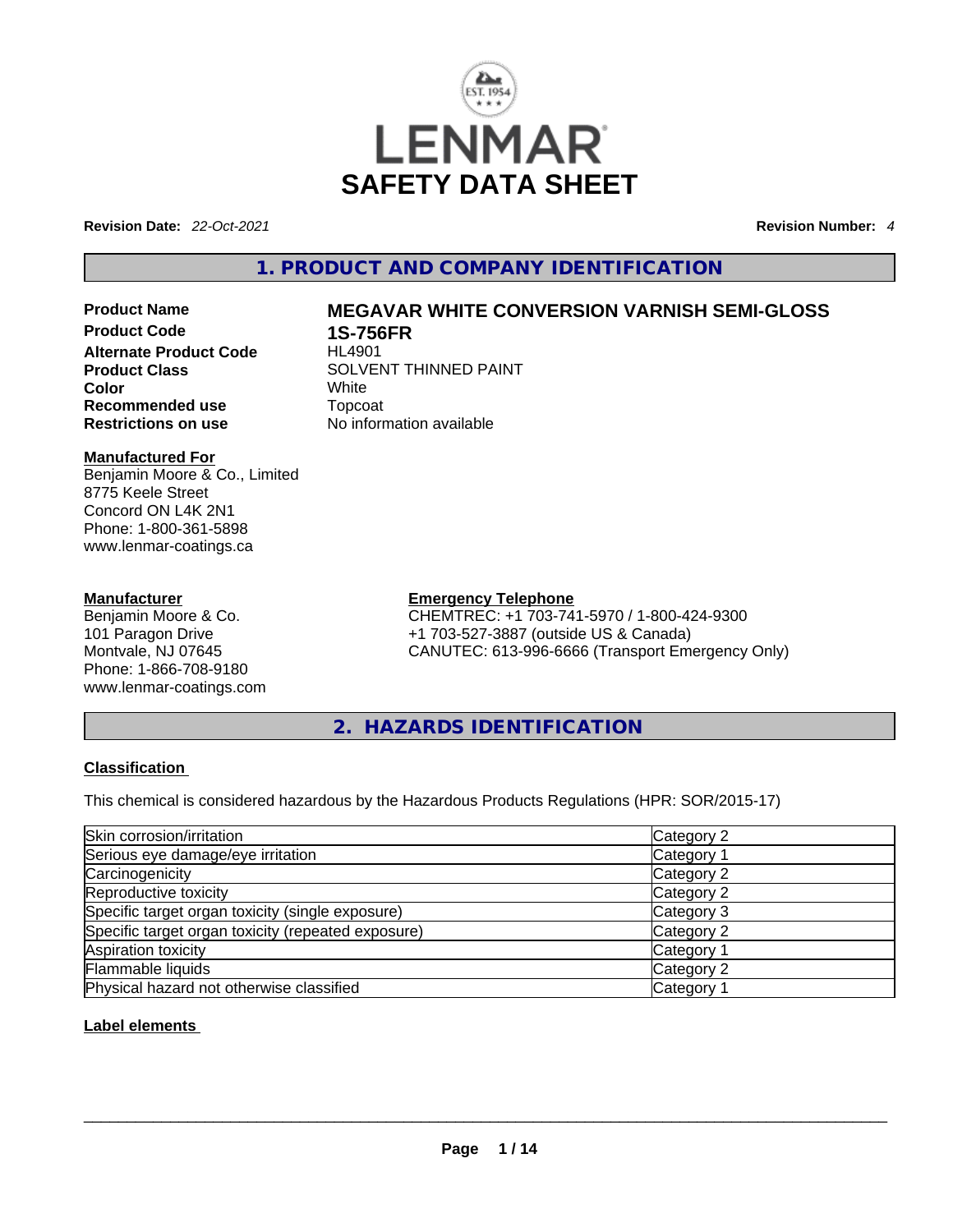### **Danger**

**Hazard statements** Causes skin irritation Causes serious eye damage Suspected of causing cancer Suspected of damaging fertility or the unborn child May cause drowsiness or dizziness May cause damage to organs through prolonged or repeated exposure May be fatal if swallowed and enters airways Highly flammable liquid and vapor Reactive flammable material



**Appearance** liquid **Odor** *Solvent* **Appearance Contract Appearance Odor** solvent

### **Precautionary Statements - Prevention**

Obtain special instructions before use Do not handle until all safety precautions have been read and understood Use personal protective equipment as required Wash face, hands and any exposed skin thoroughly after handling Do not breathe dust/fume/gas/mist/vapors/spray Use only outdoors or in a well-ventilated area Keep away from heat, hot surfaces, sparks, open flames and other ignition sources. No smoking Keep container tightly closed Ground/bond container and receiving equipment Use explosion-proof electrical/ventilating/lighting/equipment Use only non-sparking tools Take precautionary measures against static discharge Keep cool

### **Precautionary Statements - Response**

IF exposed or concerned: Get medical advice/attention

**Eyes**

IF IN EYES: Rinse cautiously with water for several minutes. Remove contact lenses, if present and easy to do. Continue rinsing

Immediately call a POISON CENTER or doctor/physician

# **Skin**

If skin irritation occurs: Get medical advice/attention

IF ON SKIN (or hair): Remove/Take off immediately all contaminated clothing. Rinse skin with water/shower Wash contaminated clothing before reuse

### **Inhalation**

IF INHALED: Remove victim to fresh air and keep at rest in a position comfortable for breathing **Ingestion**

IF SWALLOWED: Immediately call a POISON CENTER or doctor/physician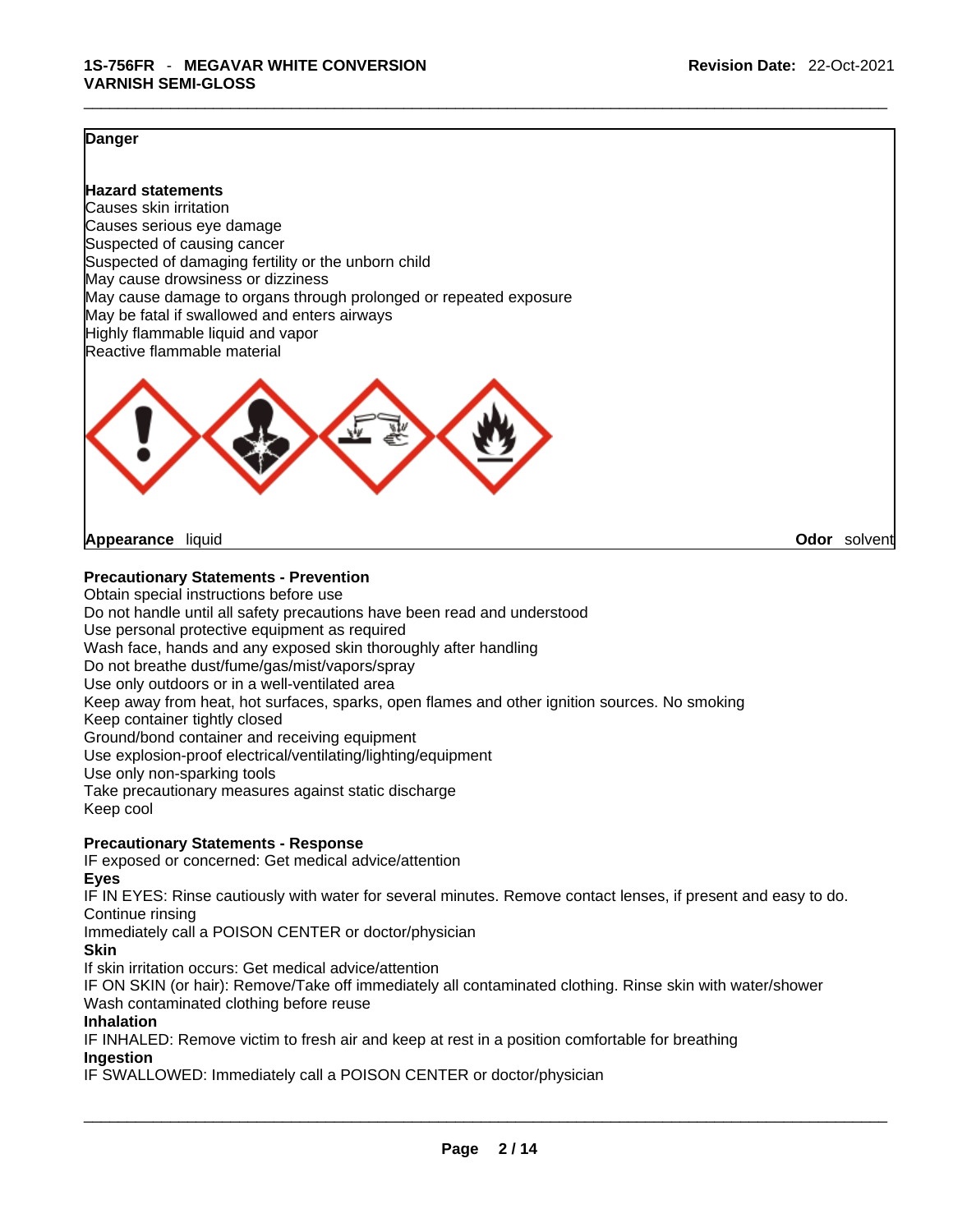Do NOT induce vomiting **Fire** In case of fire: Use CO2, dry chemical, or foam for extinction

**Precautionary Statements - Storage** Store locked up Store in a well-ventilated place. Keep container tightly closed

#### **Precautionary Statements - Disposal**

Dispose of contents/container to an approved waste disposal plant

#### **Other information**

No information available

 **IMPORTANT:** Designed to be mixed with other components. Mixture will have hazards of all components. Before opening packages, read all warning labels. Follow all precautions.

# **3. COMPOSITION INFORMATION ON COMPONENTS**

| <b>Chemical name</b>                         | CAS No.        | Weight-%      | <b>Hazardous Material</b><br>registry number<br>(HMIRA registry #) | Date HMIRA filed and<br>Information Review Act date exemption granted<br>(if applicable) |
|----------------------------------------------|----------------|---------------|--------------------------------------------------------------------|------------------------------------------------------------------------------------------|
| Titanium dioxide                             | 13463-67-7     | $10 - 30%$    |                                                                    | ٠                                                                                        |
| VM&P naphtha                                 | 64742-89-8     | 7 - 13%       |                                                                    | ۰                                                                                        |
| n-Butyl acetate                              | 123-86-4       | $7 - 13%$     | $\overline{\phantom{0}}$                                           | $\overline{\phantom{a}}$                                                                 |
| Isobutyl alcohol                             | 78-83-1        | $5 - 10%$     |                                                                    |                                                                                          |
| Ethanol                                      | 64-17-5        | $3 - 7%$      |                                                                    |                                                                                          |
| Acetone                                      | 67-64-1        | $1 - 5%$      |                                                                    |                                                                                          |
| Propylene glycol monomethyl<br>ether acetate | 108-65-6       | $1 - 5%$      |                                                                    |                                                                                          |
| Toluene                                      | 108-88-3       | $1 - 5%$      |                                                                    |                                                                                          |
| Isopropyl alcohol                            | 67-63-0        | $1 - 5%$      |                                                                    |                                                                                          |
| cellulose, nitrate                           | 9004-70-0      | 1 - 5%        |                                                                    |                                                                                          |
| Xylene                                       | 1330-20-7      | $1 - 5%$      |                                                                    |                                                                                          |
| Aluminum hydroxide                           | 21645-51-2     | $1 - 5%$      |                                                                    | -                                                                                        |
| Octane                                       | 111-65-9       | $0.5 - 1%$    |                                                                    | ۰                                                                                        |
| Heptane                                      | 142-82-5       | $0.5 - 1%$    |                                                                    | -                                                                                        |
| Ethyl benzene                                | $100 - 41 - 4$ | $0.25 - 0.5%$ |                                                                    | -                                                                                        |

**Confidential Business Information note**

\*The exact percentage (concentration) of composition has been withheld as a trade secret

# **4. FIRST AID MEASURES**

**General Advice If** symptoms persist, call a physician. Show this safety data sheet to the doctor in attendance.

**Eye Contact Immediate medical attention is required. Immediately flush** Immediately flush with plenty of water. After initial flushing, remove any contact lenses and continue flushing for at least 15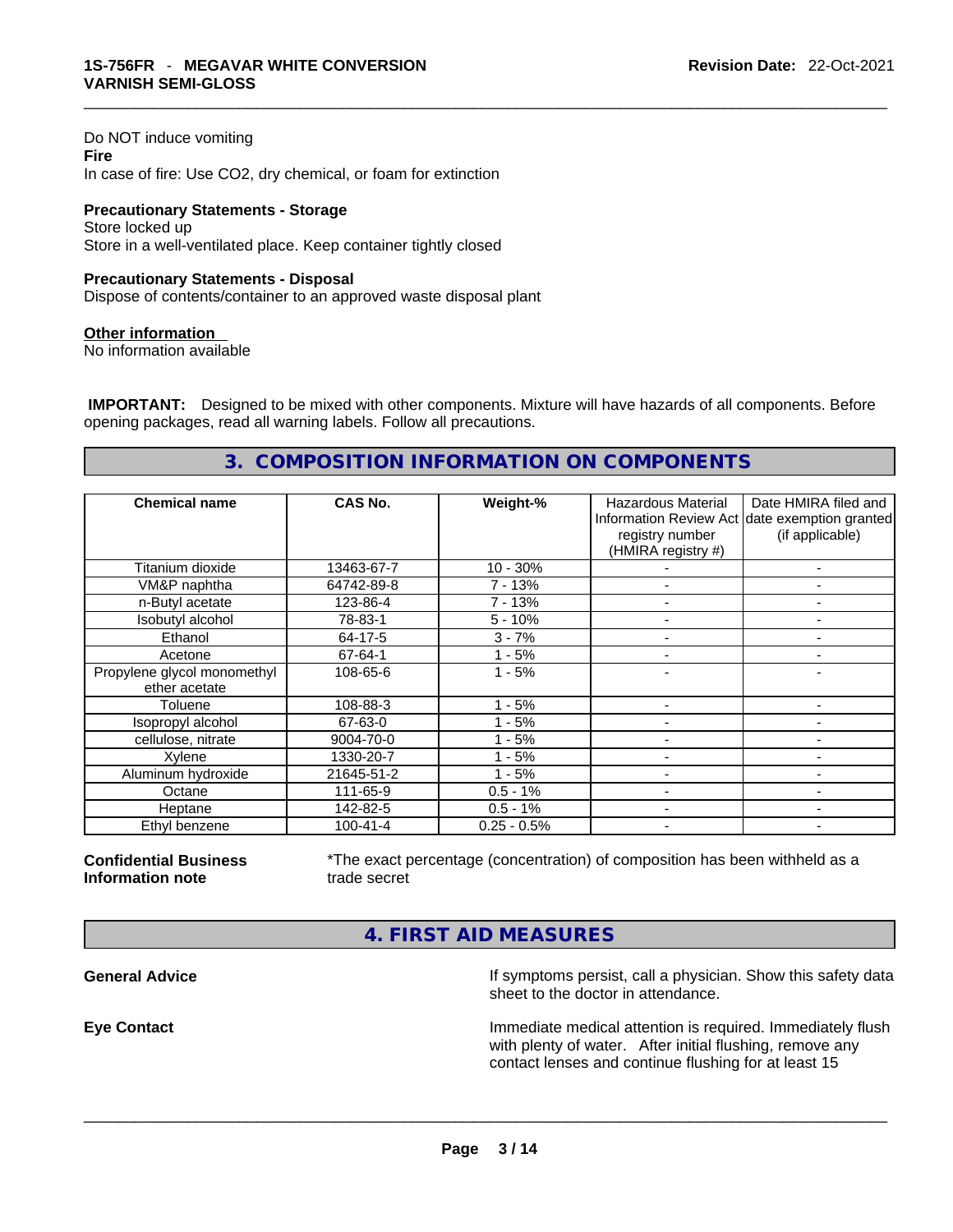|                                        | minutes.                                                                                                                                                                                         |
|----------------------------------------|--------------------------------------------------------------------------------------------------------------------------------------------------------------------------------------------------|
| <b>Skin Contact</b>                    | Wash off immediately with soap and plenty of water<br>removing all contaminated clothes and shoes. If skin<br>irritation persists, call a physician.                                             |
| <b>Inhalation</b>                      | Move to fresh air. If symptoms persist, call a physician.<br>If not breathing, give artificial respiration. Call a physician<br>immediately.                                                     |
| Ingestion                              | Clean mouth with water and afterwards drink plenty of<br>water. Do not induce vomiting without medical advice.<br>Never give anything by mouth to an unconscious person.<br>Consult a physician. |
| <b>Protection Of First-Aiders</b>      | Use personal protective equipment.                                                                                                                                                               |
| <b>Most Important Symptoms/Effects</b> | No information available.                                                                                                                                                                        |
| <b>Notes To Physician</b>              | Treat symptomatically.                                                                                                                                                                           |
|                                        |                                                                                                                                                                                                  |

**5. FIRE-FIGHTING MEASURES** 

| <b>Flammable Properties</b>                                                      | Vapors may travel considerable distance to a source of<br>ignition and flash back. Vapors may cause flash fire.                                                                                                                                                                                |
|----------------------------------------------------------------------------------|------------------------------------------------------------------------------------------------------------------------------------------------------------------------------------------------------------------------------------------------------------------------------------------------|
| <b>Suitable Extinguishing Media</b>                                              | Foam, dry powder or water. Use extinguishing measures<br>that are appropriate to local circumstances and the<br>surrounding environment.                                                                                                                                                       |
| Protective equipment and precautions for firefighters                            | As in any fire, wear self-contained breathing apparatus<br>pressure-demand, MSHA/NIOSH (approved or equivalent)<br>and full protective gear.                                                                                                                                                   |
| <b>Hazardous combustion products</b>                                             | Burning may result in carbon dioxide, carbon monoxide<br>and other combustion products of varying composition<br>which may be toxic and/or irritating.                                                                                                                                         |
| <b>Specific Hazards Arising From The Chemical</b>                                | Flammable. Flash back possible over considerable<br>distance. Keep product and empty container away from<br>heat and sources of ignition. Closed containers may<br>rupture if exposed to fire or extreme heat. Thermal<br>decomposition can lead to release of irritating gases and<br>vapors. |
| <b>Sensitivity to mechanical impact</b>                                          | No                                                                                                                                                                                                                                                                                             |
| Sensitivity to static discharge                                                  | Yes                                                                                                                                                                                                                                                                                            |
| <b>Flash Point Data</b><br>Flash point (°F)<br>Flash Point (°C)<br><b>Method</b> | 39<br>4<br><b>PMCC</b>                                                                                                                                                                                                                                                                         |
|                                                                                  |                                                                                                                                                                                                                                                                                                |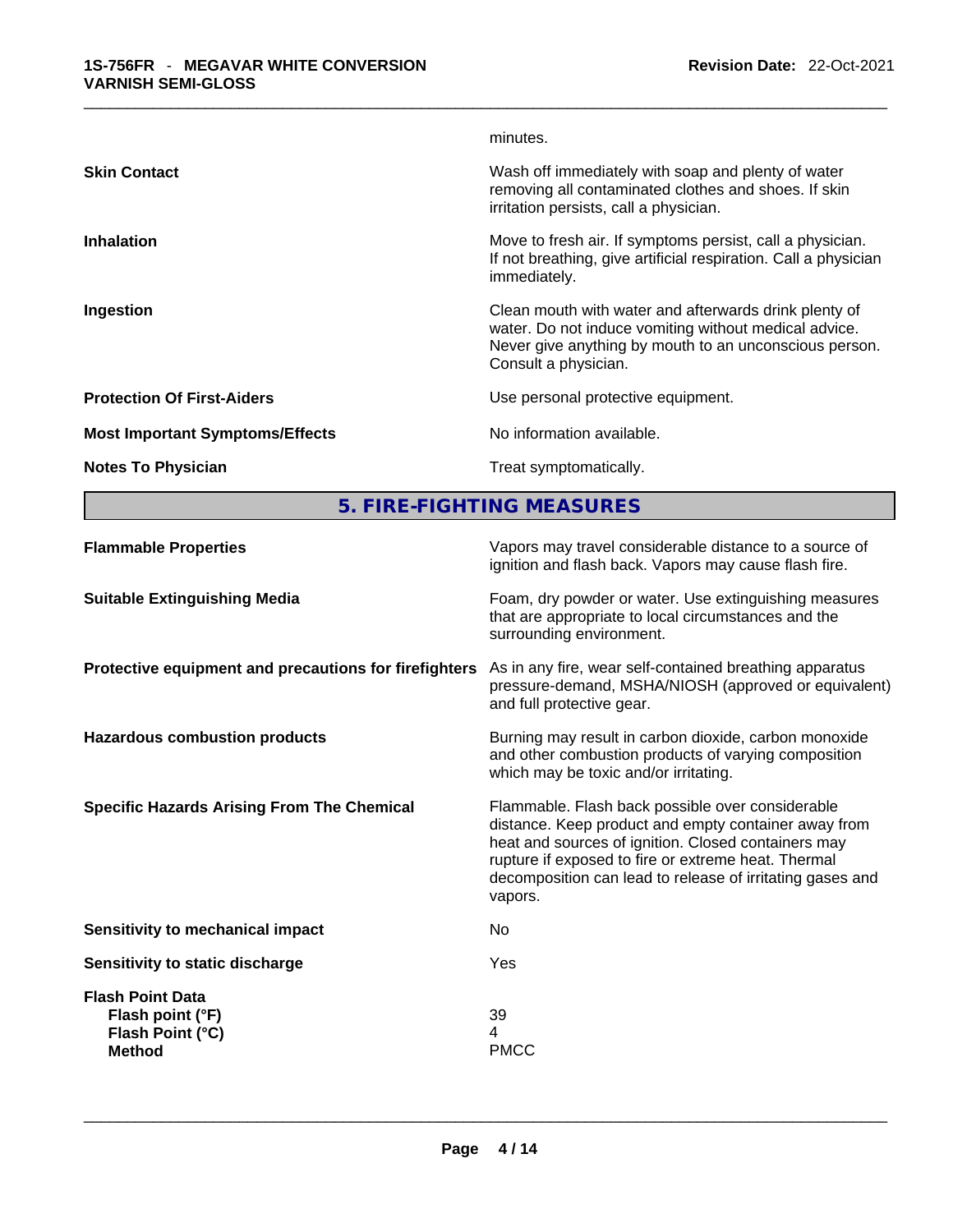#### **Flammability Limits In Air**

**Lower flammability limit:** Not available **Upper flammability limit:** Not available

**NFPA Health:** 2 **Flammability:** 3 **Instability:** 1 **Special:** Not Applicable

#### **NFPA Legend**

- 0 Not Hazardous
- 1 Slightly
- 2 Moderate
- 3 High
- 4 Severe

*The ratings assigned are only suggested ratings, the contractor/employer has ultimate responsibilities for NFPA ratings where this system is used.* 

*Additional information regarding the NFPA rating system is available from the National Fire Protection Agency (NFPA) at www.nfpa.org.* 

# **6. ACCIDENTAL RELEASE MEASURES**

| <b>Personal Precautions</b>      | Remove all sources of ignition. Take precautions to<br>prevent flashback. Ground and bond all containers and<br>handling equipment. Take precautionary measures against<br>static discharges. Ensure adequate ventilation. Avoid<br>contact with skin, eyes and clothing. Use personal<br>protective equipment.  |
|----------------------------------|------------------------------------------------------------------------------------------------------------------------------------------------------------------------------------------------------------------------------------------------------------------------------------------------------------------|
| <b>Other Information</b>         | Prevent further leakage or spillage if safe to do so. Do not<br>allow material to contaminate ground water system.<br>Prevent product from entering drains. Do not flush into<br>surface water or sanitary sewer system. Local authorities<br>should be advised if significant spillages cannot be<br>contained. |
| <b>Environmental precautions</b> | See Section 12 for additional Ecological Information.                                                                                                                                                                                                                                                            |
| <b>Methods for Cleaning Up</b>   | Dam up. Soak up with inert absorbent material. Use a<br>non-sparking or explosion proof means to transfer material<br>to a sealed, appropriate container for disposal. Clean<br>contaminated surface thoroughly.                                                                                                 |

# **7. HANDLING AND STORAGE**

**Handling Avoid contact with skin, eyes and clothing. Wear personal discriming the state of the Avoid contact with skin, eyes and clothing. Wear personal** protective equipment. Do not breathe vapors or spray mist. Use only in ventilated areas. Prevent vapor build-up by providing adequate ventilation during and after use.

> Take precautionary measures against static discharges. To avoid ignition of vapors by static electricity discharge, all metal parts of the equipment must be grounded. Keep away from heat, sparks and flame. Do not smoke. Extinguish all flames and pilot lights, and turn off stoves,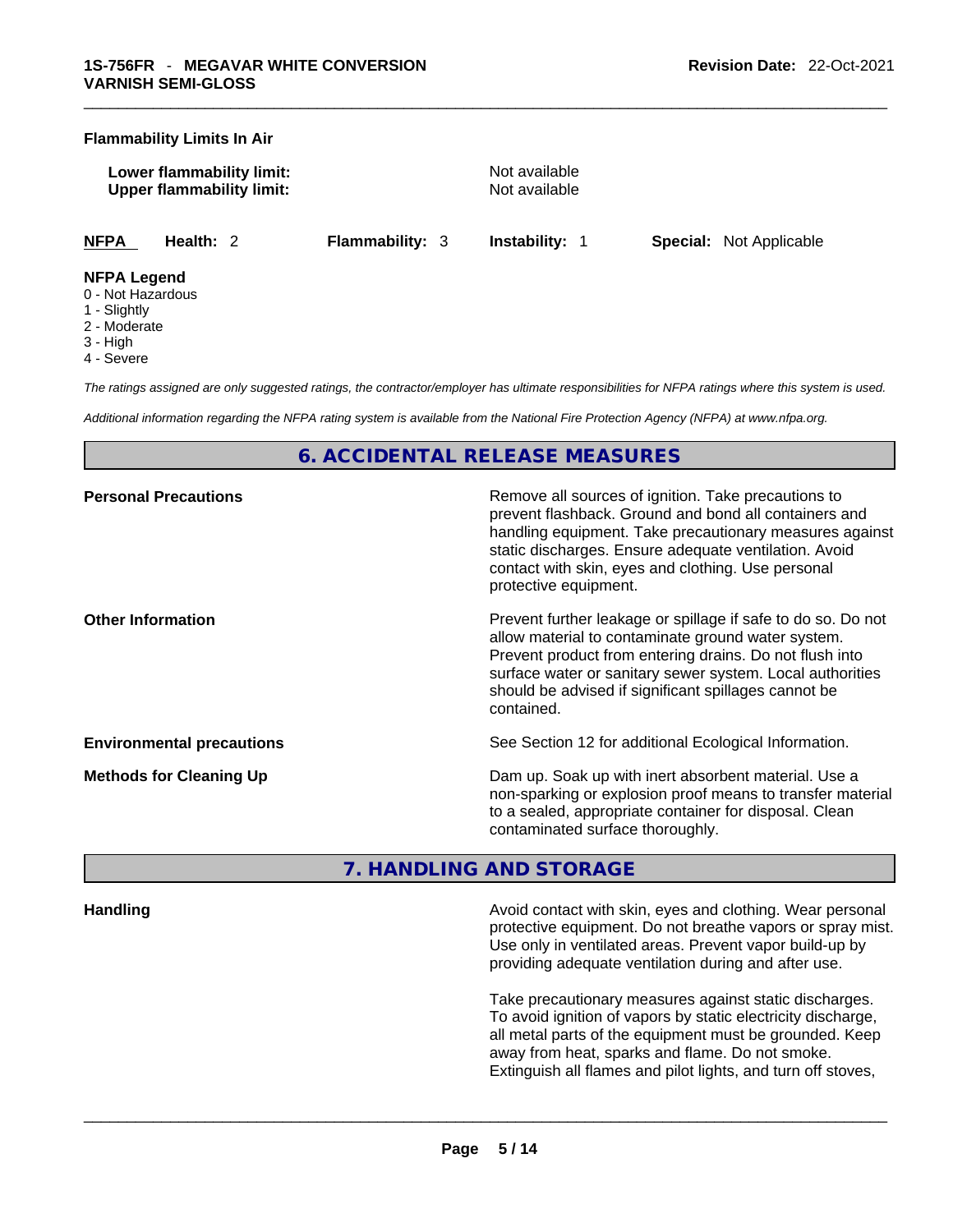heaters, electric motors and other sources of ignition during use and until all vapors are gone. Ignition and/or flash back may occur.

**Storage Storage Keep containers tightly closed in a dry, cool and** well-ventilated place. Keep away from heat. Keep away from open flames, hot surfaces and sources of ignition. Keep in properly labeled containers. Keep out of the reach of children.

**Incompatible Materials Incompatible with strong acids and bases and strong** oxidizing agents.

# **8. EXPOSURE CONTROLS/PERSONAL PROTECTION**

# **Exposure Limits**

| <b>Chemical name</b>                         | <b>ACGIH TLV</b>                                   | <b>Alberta</b>                                                                                    | <b>British Columbia</b>                        | Ontario                                     | Quebec                                                                                                       |
|----------------------------------------------|----------------------------------------------------|---------------------------------------------------------------------------------------------------|------------------------------------------------|---------------------------------------------|--------------------------------------------------------------------------------------------------------------|
| Titanium dioxide                             | TWA: $10 \text{ mg/m}^3$                           | 10 mg/m $3 - TWA$                                                                                 | 10 mg/m $3$ - TWA<br>3 mg/m <sup>3</sup> - TWA | 10 mg/m $3$ - TWA                           | 10 mg/m <sup>3</sup> - TWAEV                                                                                 |
| n-Butyl acetate                              | STEL: 150 ppm<br>TWA: 50 ppm                       | 150 ppm - TWA<br>713 mg/m <sup>3</sup> - TWA<br>200 ppm - STEL<br>950 mg/m <sup>3</sup> - STEL    | 20 ppm - TWA                                   | 150 ppm - TWA<br>200 ppm - STEL             | 150 ppm - TWAEV<br>713 mg/m <sup>3</sup> - TWAEV<br>200 ppm - STEV<br>950 mg/m $3 -$ STEV                    |
| Isobutyl alcohol                             | <b>TWA: 50 ppm</b>                                 | 50 ppm - TWA<br>152 mg/m <sup>3</sup> - TWA                                                       | 50 ppm - TWA                                   | 50 ppm - TWA                                | 50 ppm - TWAEV<br>152 mg/m <sup>3</sup> - TWAEV                                                              |
| Ethanol                                      | STEL: 1000 ppm                                     | 1000 ppm - TWA<br>1880 mg/m <sup>3</sup> - TWA                                                    | 1000 ppm - STEL                                | 1000 ppm - STEL                             | 1000 ppm - TWAEV<br>1880 mg/m <sup>3</sup> - TWAEV                                                           |
| Acetone                                      | STEL: 500 ppm<br>TWA: 250 ppm                      | 500 ppm - TWA<br>1200 mg/m <sup>3</sup> - TWA<br>750 ppm - STEL<br>1800 mg/m <sup>3</sup> - STEL  | 250 ppm - TWA<br>500 ppm - STEL                | 250 ppm - TWA<br>500 ppm - STEL             | 500 ppm - TWAEV<br>1190 mg/m $3$ - TWAEV<br>1000 ppm - STEV<br>2380 mg/m <sup>3</sup> - STEV                 |
| Propylene glycol monomethyl<br>ether acetate | N/E                                                | N/E                                                                                               | 50 ppm - TWA<br>75 ppm - STEL                  | 50 ppm - TWA<br>270 mg/m <sup>3</sup> - TWA | N/E                                                                                                          |
| Toluene                                      | TWA: 20 ppm                                        | 50 ppm - TWA<br>188 mg/m $3$ - TWA<br>Substance may be<br>readily absorbed<br>through intact skin | 20 ppm - TWA<br>Adverse reproductive<br>effect | 20 ppm - TWA                                | 50 ppm - TWAEV<br>188 mg/m <sup>3</sup> - TWAEV<br>Skin absorption can<br>contribute to overall<br>exposure. |
| Isopropyl alcohol                            | STEL: 400 ppm<br>TWA: 200 ppm                      | 200 ppm - TWA<br>492 mg/m <sup>3</sup> - TWA<br>400 ppm - STEL<br>984 mg/m <sup>3</sup> - STEL    | 200 ppm - TWA<br>400 ppm - STEL                | 200 ppm - TWA<br>400 ppm - STEL             | 400 ppm - TWAEV<br>985 mg/m <sup>3</sup> - TWAEV<br>500 ppm - STEV<br>1230 mg/m <sup>3</sup> - STEV          |
| Xylene                                       | STEL: 150 ppm<br>TWA: 100 ppm                      | 100 ppm - TWA<br>434 mg/m <sup>3</sup> - TWA<br>150 ppm - STEL<br>651 mg/m <sup>3</sup> - STEL    | 100 ppm - TWA<br>150 ppm - STEL                | 100 ppm - TWA<br>150 ppm - STEL             | 100 ppm - TWAEV<br>434 mg/m <sup>3</sup> - TWAEV<br>150 ppm - STEV<br>651 mg/m <sup>3</sup> - STEV           |
| Aluminum hydroxide                           | TWA: 1 $mq/m3$<br>respirable particulate<br>matter | N/E                                                                                               | 1.0 mg/m $3 - TWA$                             | 1 mg/m $3 - TWA$                            | N/E                                                                                                          |
| Octane                                       | TWA: 300 ppm                                       | 300 ppm - TWA<br>1400 mg/m $3$ - TWA                                                              | 300 ppm - TWA                                  | 300 ppm - TWA                               | 300 ppm - TWAEV<br>1400 mg/m <sup>3</sup> - TWAEV<br>375 ppm - STEV<br>1750 mg/m <sup>3</sup> - STEV         |
| Heptane                                      | STEL: 500 ppm<br>TWA: 400 ppm                      | 400 ppm - TWA<br>1640 mg/m <sup>3</sup> - TWA<br>500 ppm - STEL<br>2050 mg/m <sup>3</sup> - STEL  | 400 ppm - TWA<br>500 ppm - STEL                | 400 ppm - TWA<br>500 ppm - STEL             | 400 ppm - TWAEV<br>1640 mg/m <sup>3</sup> - TWAEV<br>500 ppm - STEV<br>2050 mg/m <sup>3</sup> - STEV         |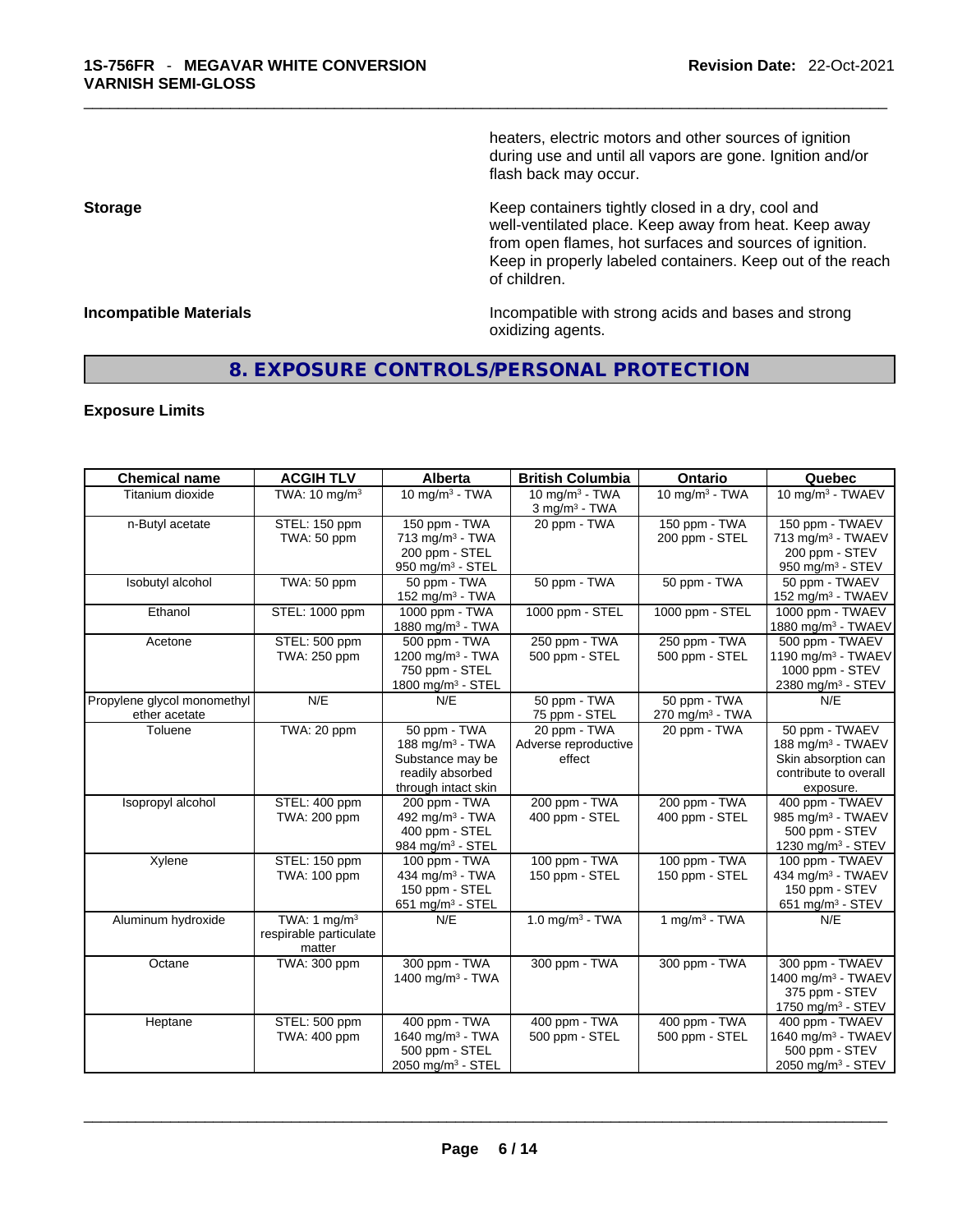| Ethyl benzene                                                     | TWA: 20 ppm | 100 ppm - TWA<br>434 mg/m <sup>3</sup> - TWA | 20 ppm - TWA                                                                                                                                                                                                                                                                                                                                                              | 20 ppm - TWA | 100 ppm - TWAEV<br>434 mg/m <sup>3</sup> - TWAEV           |  |  |
|-------------------------------------------------------------------|-------------|----------------------------------------------|---------------------------------------------------------------------------------------------------------------------------------------------------------------------------------------------------------------------------------------------------------------------------------------------------------------------------------------------------------------------------|--------------|------------------------------------------------------------|--|--|
|                                                                   |             | 125 ppm - STEL                               |                                                                                                                                                                                                                                                                                                                                                                           |              | 125 ppm - STEV                                             |  |  |
|                                                                   |             | 543 mg/m <sup>3</sup> - STEL                 |                                                                                                                                                                                                                                                                                                                                                                           |              | 543 mg/m <sup>3</sup> - STEV                               |  |  |
| Legend                                                            |             |                                              |                                                                                                                                                                                                                                                                                                                                                                           |              |                                                            |  |  |
| ACGIH - American Conference of Governmental Industrial Hygienists |             |                                              |                                                                                                                                                                                                                                                                                                                                                                           |              |                                                            |  |  |
| Alberta - Alberta Occupational Exposure Limits                    |             |                                              |                                                                                                                                                                                                                                                                                                                                                                           |              |                                                            |  |  |
| British Columbia - British Columbia Occupational Exposure Limits  |             |                                              |                                                                                                                                                                                                                                                                                                                                                                           |              |                                                            |  |  |
| Ontario - Ontario Occupational Exposure Limits                    |             |                                              |                                                                                                                                                                                                                                                                                                                                                                           |              |                                                            |  |  |
| Quebec - Quebec Occupational Exposure Limits                      |             |                                              |                                                                                                                                                                                                                                                                                                                                                                           |              |                                                            |  |  |
| N/E - Not established                                             |             |                                              |                                                                                                                                                                                                                                                                                                                                                                           |              |                                                            |  |  |
| <b>Engineering Measures</b>                                       |             |                                              |                                                                                                                                                                                                                                                                                                                                                                           |              | Ensure adequate ventilation, especially in confined areas. |  |  |
| <b>Personal Protective Equipment</b>                              |             |                                              |                                                                                                                                                                                                                                                                                                                                                                           |              |                                                            |  |  |
| <b>Eye/Face Protection</b>                                        |             |                                              | Safety glasses with side-shields. If splashes are likely to<br>occur, wear: Tightly fitting safety goggles                                                                                                                                                                                                                                                                |              |                                                            |  |  |
| <b>Skin Protection</b>                                            |             |                                              | Protective gloves and impervious clothing.                                                                                                                                                                                                                                                                                                                                |              |                                                            |  |  |
| <b>Respiratory Protection</b>                                     |             |                                              | Use only with adequate ventilation. In operations where<br>exposure limits are exceeded, use a NIOSH approved<br>respirator that has been selected by a technically qualified<br>person for the specific work conditions. When spraying the<br>product or applying in confined areas, wear a NIOSH<br>approved respirator specified for paint spray or organic<br>vapors. |              |                                                            |  |  |
| <b>Hygiene Measures</b>                                           |             |                                              | Avoid contact with skin, eyes and clothing. Remove and<br>wash contaminated clothing before re-use. Wash<br>thoroughly after handling.                                                                                                                                                                                                                                    |              |                                                            |  |  |

# **9. PHYSICAL AND CHEMICAL PROPERTIES**

**Appearance** liquid **Odor Solvent Solvent Solvent Solvent Odor Threshold** No information available **Density (lbs/gal)** 9.0 - 9.4 **Specific Gravity** 1.08 - 1.12 **pH pH No** information available **Viscosity (cps) Viscosity (cps) No information available Solubility(ies)**<br> **No information available**<br> **Water solubility**<br> **Water solubility Water solubility Water Solubility**<br> **Evaporation Rate** Moinformation available<br>
No information available **Vapor pressure**<br> **Vapor density**<br> **Vapor density**<br> **Vapor density**<br> **Vapor density Wt. % Solids** 45 - 55 **Vol. % Solids** 25 - 35 Wt. % Volatiles **Vol. % Volatiles** 65 - 75 **VOC Regulatory Limit (g/L)** < 550 **Boiling Point (°F) Boiling Point (°C)** 58 **Freezing point (°F)**<br> **Freezing Point (°C)**<br> **Freezing Point (°C)**<br> **C No** information available **Flash point (°F)** 39<br> **Flash Point (°C)** 4 **Flash Point (°C)** 4

**Evaporation Rate** No information available **No information available Franchisch Report Exercises (8) Report EXP C**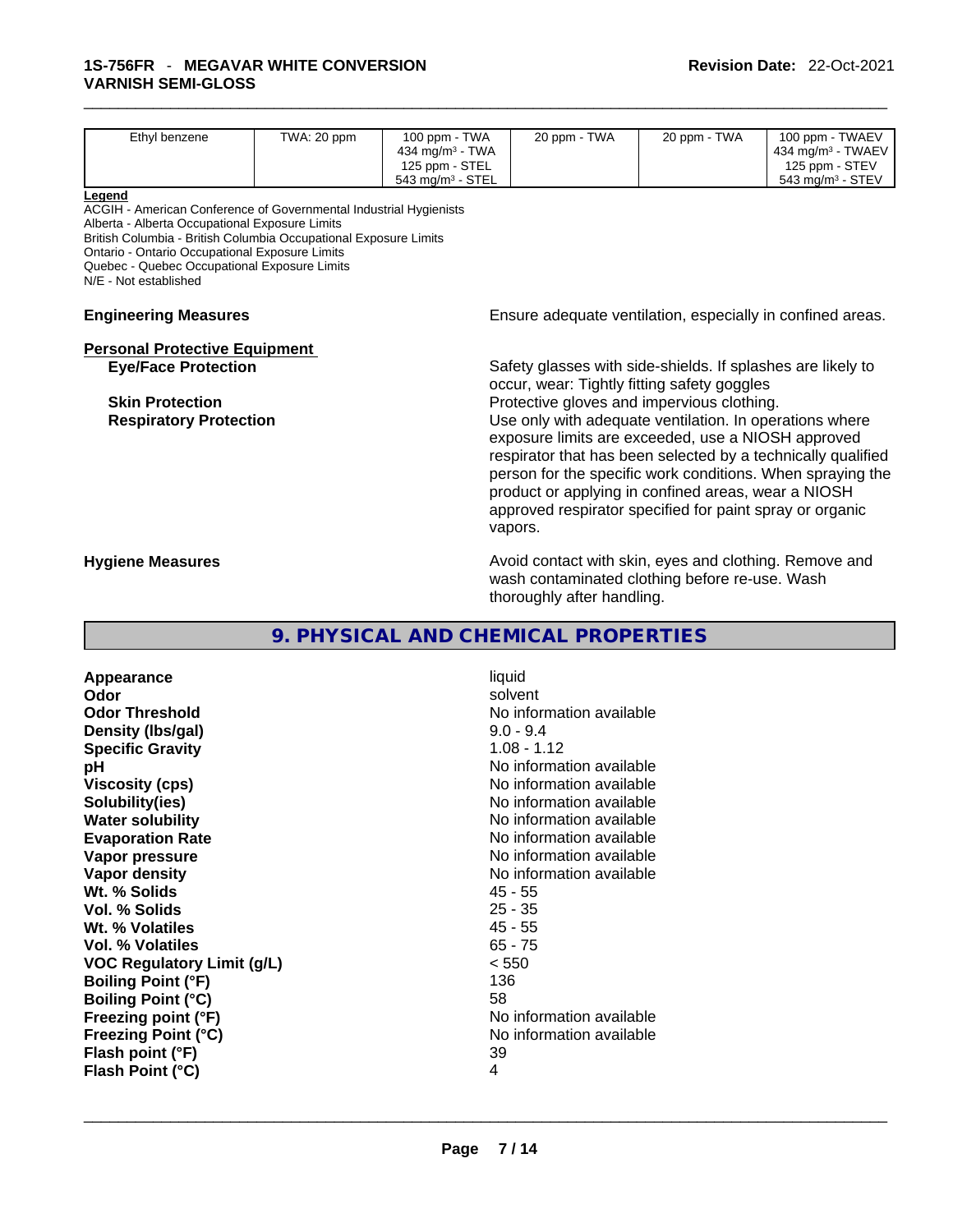#### **Method** PMCC

**Flammability (solid, gas)**<br> **Commability limit:**<br>
Upper flammability limit:<br>
Not applicable **Upper flammability limit:**<br> **Lower flammability limit:**<br>
Not applicable<br>
Not applicable **Lower flammability limit: Autoignition Temperature (°F)** No information available **Autoignition Temperature (°C)** No information available **Decomposition Temperature (°F)** No information available **Decomposition Temperature (°C)**<br> **Partition coefficient**<br> **Partition coefficient**<br> **No** information available

**No information available** 

# **10. STABILITY AND REACTIVITY**

| <b>Reactivity</b>                         | Not Applicable                                                                                                            |
|-------------------------------------------|---------------------------------------------------------------------------------------------------------------------------|
| <b>Chemical Stability</b>                 | Stable under normal conditions. Hazardous polymerisation<br>does not occur.                                               |
| <b>Conditions to avoid</b>                | Keep away from open flames, hot surfaces, static<br>electricity and sources of ignition. Sparks. Elevated<br>temperature. |
| <b>Incompatible Materials</b>             | Incompatible with strong acids and bases and strong<br>oxidizing agents.                                                  |
| <b>Hazardous Decomposition Products</b>   | Thermal decomposition can lead to release of irritating<br>gases and vapors.                                              |
| <b>Possibility of hazardous reactions</b> | None under normal conditions of use.                                                                                      |

# **11. TOXICOLOGICAL INFORMATION**

#### **Product Information Information on likely routes of exposure**

**Acute Toxicity** 

**Principal Routes of Exposure Exposure** Eye contact, skin contact and inhalation.

**Product Information Repeated or prolonged exposure to organic solvents may** Repeated or prolonged exposure to organic solvents may lead to permanent brain and nervous system damage. Intentional misuse by deliberately concentrating and inhaling vapors may be harmful or fatal.

### **Symptoms related to the physical,chemical and toxicological characteristics**

**Symptoms Symptoms No information available** 

# **Delayed and immediate effects as well as chronic effects from short and long-term exposure**

**Eye contact Exercise 2018** Severely irritating to eyes. May cause burns. Risk of serious damage to eyes. **Skin contact May cause skin irritation and/or dermatitis. Prolonged skin Skin contact May cause skin irritation and/or dermatitis. Prolonged skin** contact may defat the skin and produce dermatitis.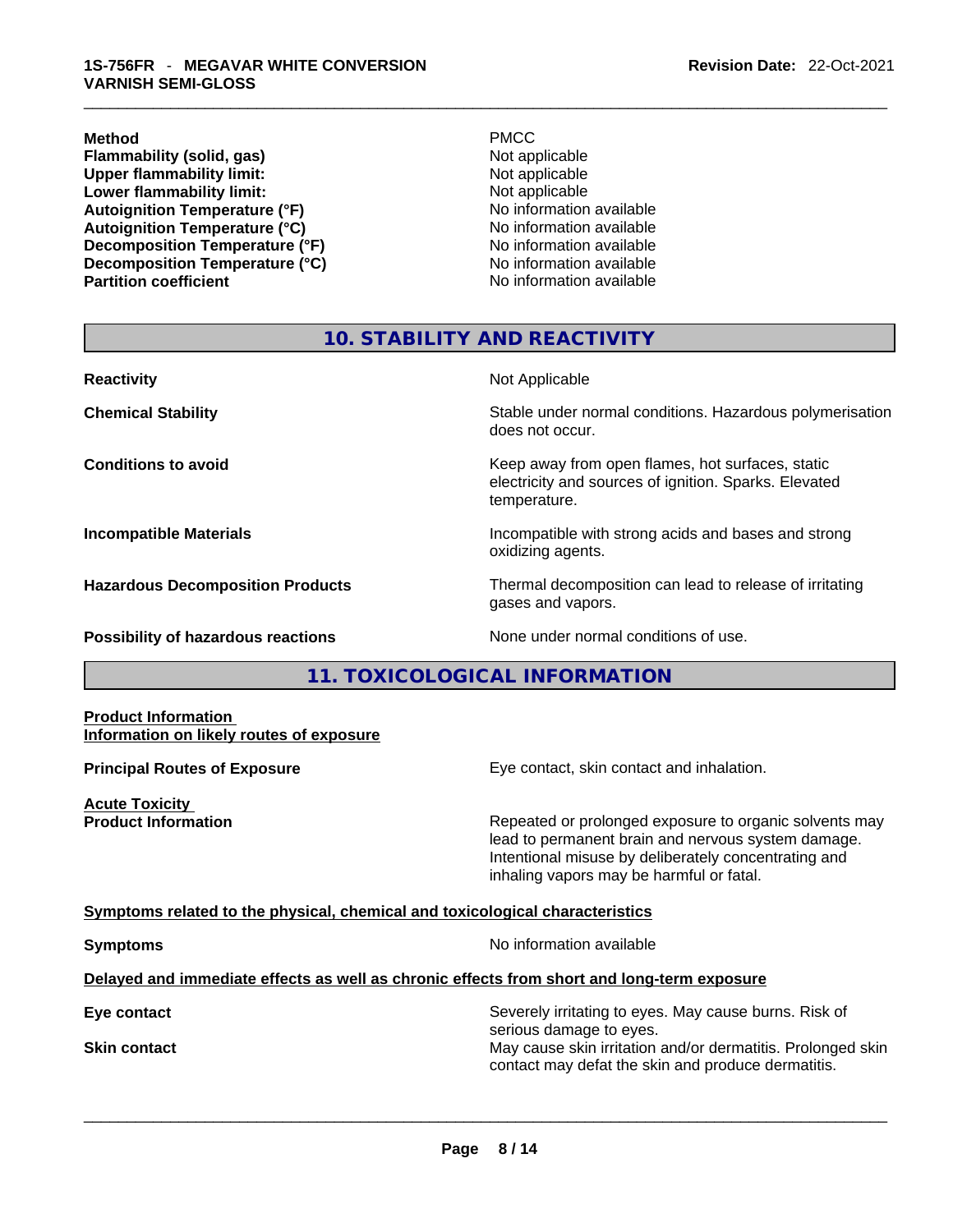| <b>Inhalation</b>                                 | Harmful by inhalation. High vapor / aerosol concentrations<br>are irritating to the eyes, nose, throat and lungs and may<br>cause headaches, dizziness, drowsiness,<br>unconsciousness, and other central nervous system<br>effects.                             |
|---------------------------------------------------|------------------------------------------------------------------------------------------------------------------------------------------------------------------------------------------------------------------------------------------------------------------|
| Ingestion                                         | Harmful if swallowed. Ingestion may cause irritation to<br>mucous membranes. Small amounts of this product<br>aspirated into the respiratory system during ingestion or<br>vomiting may cause mild to severe pulmonary injury,<br>possibly progressing to death. |
| <b>Sensitization</b>                              | No information available.                                                                                                                                                                                                                                        |
| <b>Neurological Effects</b>                       | No information available.                                                                                                                                                                                                                                        |
| <b>Mutagenic Effects</b>                          | No information available.                                                                                                                                                                                                                                        |
| <b>Reproductive Effects</b>                       | Possible risk of impaired fertility. Possible risk of harm to<br>the unborn child.                                                                                                                                                                               |
| <b>Developmental Effects</b>                      | No information available.                                                                                                                                                                                                                                        |
| <b>Target organ effects</b>                       | liver, Respiratory system, Eyes, Skin, Central nervous<br>system, blood, Reproductive System.                                                                                                                                                                    |
| <b>STOT - single exposure</b>                     | May cause disorder and damage to the, Respiratory<br>system, Central nervous system.                                                                                                                                                                             |
| <b>STOT - repeated exposure</b>                   | Causes damage to organs through prolonged or repeated<br>exposure if inhaled, May cause disorder and damage to<br>the, liver, kidney, spleen, blood, Central nervous system,<br>Causes damage to organs through prolonged or repeated<br>exposure.               |
| Other adverse effects<br><b>Aspiration Hazard</b> | No information available.<br>May be harmful if swallowed and enters airways. Small<br>amounts of this product aspirated into the respiratory<br>system during ingestion or vomiting may cause mild to<br>severe pulmonary injury, possibly progressing to death. |

# **Numerical measures of toxicity**

**The following values are calculated based on chapter 3.1 of the GHS document**

| ATEmix (oral)                        | 8995 mg/ka |
|--------------------------------------|------------|
| <b>ATEmix (inhalation-dust/mist)</b> | 117.3 mg/L |
| <b>ATEmix (inhalation-vapor)</b>     | 27.5 mg/L  |

# **Component Information**

| Chemical name                     | Oral LD50             | Dermal LD50              | <b>Inhalation LC50</b>                    |
|-----------------------------------|-----------------------|--------------------------|-------------------------------------------|
| Titanium dioxide<br>13463-67-7    | $> 10000$ mg/kg (Rat) |                          |                                           |
| VM&P naphtha<br>64742-89-8        | ۰.                    | $=$ 3000 mg/kg (Rabbit)  |                                           |
| n-Butyl acetate<br>123-86-4       | $= 10768$ mg/kg (Rat) | $> 17600$ mg/kg (Rabbit) |                                           |
| Isobutyl alcohol<br>78-83-1       | $= 2460$ mg/kg (Rat)  | $=$ 3400 mg/kg (Rabbit)  | $> 6.5$ mg/L (Rat) 4 h                    |
| Ethanol<br>64-17-5                | $= 7060$ mg/kg (Rat)  | ۰.                       | $= 124.7$ mg/L (Rat) 4 h                  |
| Acetone<br>67-64-1                | $= 5800$ mg/kg (Rat)  | $> 15700$ mg/kg (Rabbit) | $= 50100$ mg/m <sup>3</sup><br>(Rat ) 8 h |
| Propylene glycol monomethyl ether | $= 8532$ mg/kg (Rat)  | > 5 g/kg (Rabbit)        |                                           |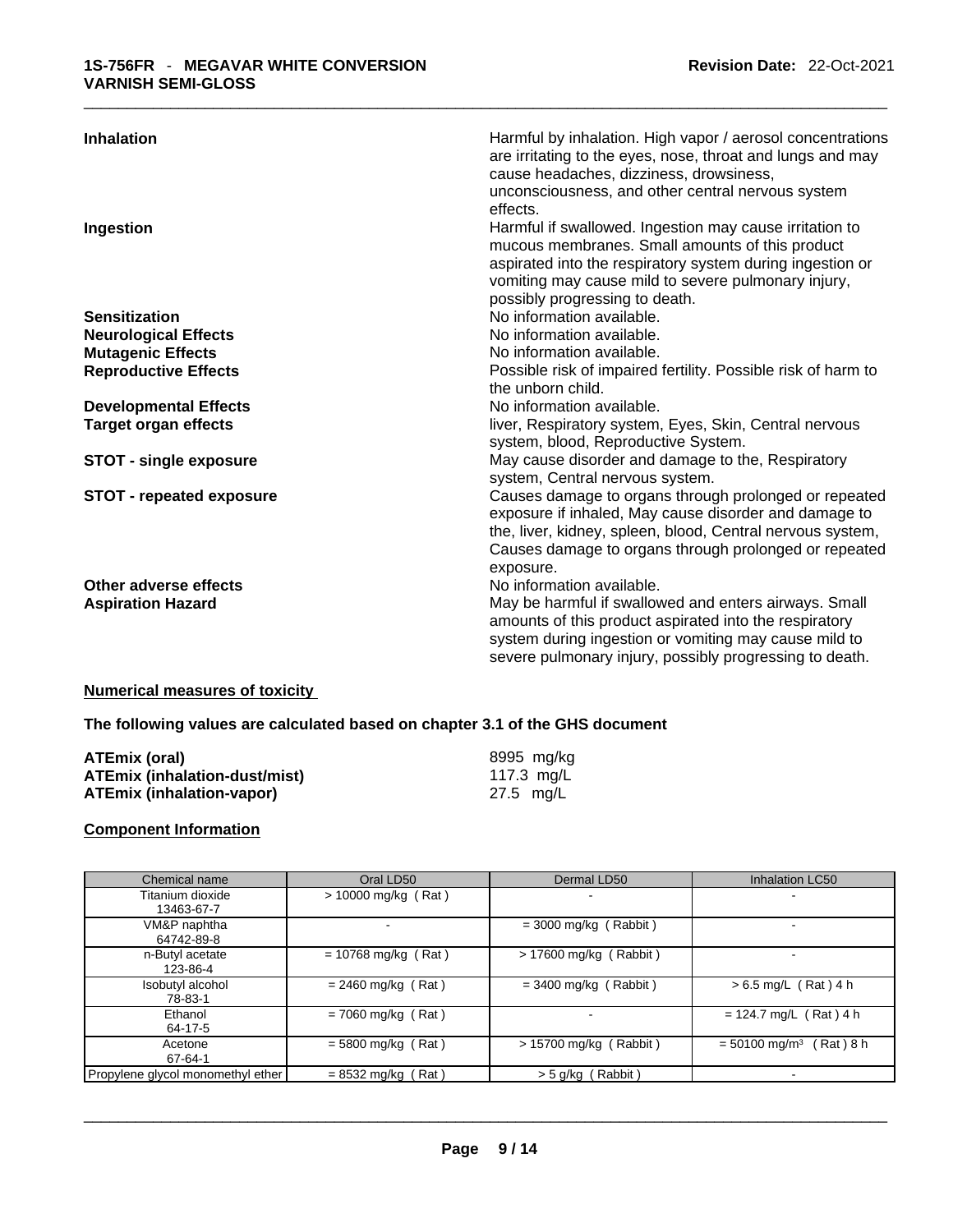| acetate<br>108-65-6              |                      |                          |                                                                              |
|----------------------------------|----------------------|--------------------------|------------------------------------------------------------------------------|
| Toluene<br>108-88-3              | $= 2600$ mg/kg (Rat) | $= 12000$ mg/kg (Rabbit) |                                                                              |
| Isopropyl alcohol<br>67-63-0     | $= 1870$ mg/kg (Rat) | $= 4059$ mg/kg (Rabbit)  | $= 72600$ mg/m <sup>3</sup> (Rat) 4 h                                        |
| cellulose, nitrate<br>9004-70-0  | $5$ g/kg (Rat)       | $\blacksquare$           |                                                                              |
| Xylene<br>1330-20-7              | $=$ 3500 mg/kg (Rat) | $> 4350$ mg/kg (Rabbit)  | $= 29.08$ mg/L (Rat) 4 h                                                     |
| Aluminum hydroxide<br>21645-51-2 | $>$ 5000 mg/kg (Rat) | $\blacksquare$           |                                                                              |
| Octane<br>111-65-9               |                      |                          | $> 23.36$ mg/L (Rat) 4 h = 118<br>$g/m^3$ (Rat) 4 h = 25260 ppm<br>Rat ) 4 h |
| Heptane<br>142-82-5              |                      | $=$ 3000 mg/kg (Rabbit)  | $= 103$ g/m <sup>3</sup><br>$(Rat)$ 4 h                                      |
| Ethyl benzene<br>$100 - 41 - 4$  | $=$ 3500 mg/kg (Rat) | $= 15400$ mg/kg (Rabbit) | $= 17.4$ mg/L (Rat) 4 h                                                      |

# **Chronic Toxicity**

### **Carcinogenicity**

*The information below indicates whether each agency has listed any ingredient as a carcinogen:.* 

| <b>Chemical name</b> | <b>IARC</b>                    | <b>NTP</b> |
|----------------------|--------------------------------|------------|
|                      | 2B - Possible Human Carcinogen |            |
| l Titanium dioxide   |                                |            |
|                      | 2B - Possible Human Carcinogen |            |
| l Ethvl benzene      |                                |            |

• Although IARC has classified titanium dioxide as possibly carcinogenic to humans (2B), their summary concludes: "No significant exposure to titanium dioxide is thought to occur during the use of products in which titanium dioxide is bound to other materials, such as paint."

#### **Legend**

IARC - International Agency for Research on Cancer NTP - National Toxicity Program OSHA - Occupational Safety & Health Administration

**12. ECOLOGICAL INFORMATION** 

# **Ecotoxicity Effects**

The environmental impact of this product has not been fully investigated.

# **Product Information**

# **Acute Toxicity to Fish**

No information available

# **Acute Toxicity to Aquatic Invertebrates**

No information available

### **Acute Toxicity to Aquatic Plants**

No information available \_\_\_\_\_\_\_\_\_\_\_\_\_\_\_\_\_\_\_\_\_\_\_\_\_\_\_\_\_\_\_\_\_\_\_\_\_\_\_\_\_\_\_\_\_\_\_\_\_\_\_\_\_\_\_\_\_\_\_\_\_\_\_\_\_\_\_\_\_\_\_\_\_\_\_\_\_\_\_\_\_\_\_\_\_\_\_\_\_\_\_\_\_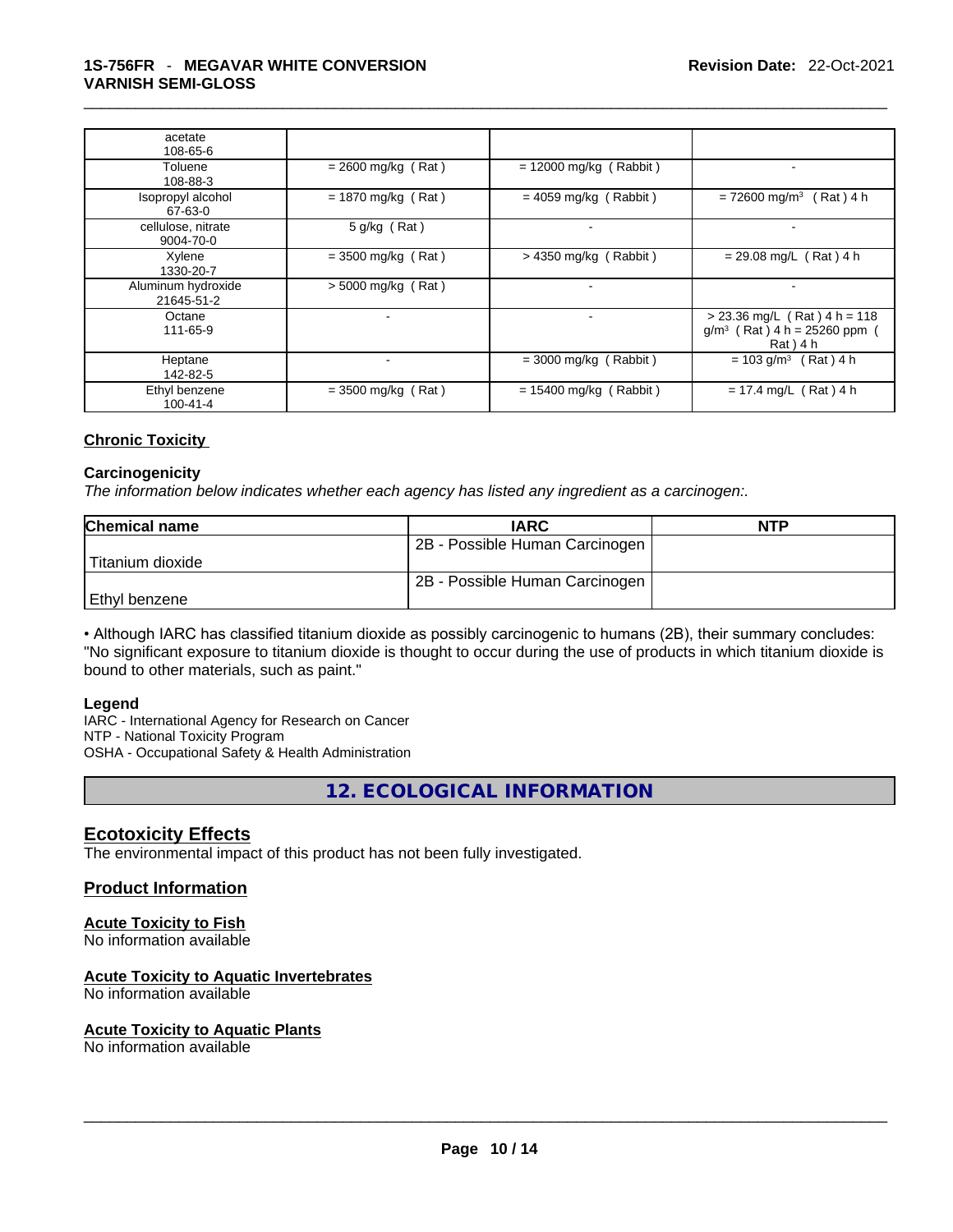#### **Persistence / Degradability**

No information available.

#### **Bioaccumulation**

There is no data for this product.

### **Mobility in Environmental Media**

No information available.

# **Ozone**

No information available

### **Component Information**

#### **Acute Toxicity to Fish**

Titanium dioxide  $LC50:$  > 1000 mg/L (Fathead Minnow - 96 hr.) n-Butyl acetate LC50: 18 mg/L (Fathead Minnow - 96 hr.) Acetone LC50: 8300 (Bluegill - 96 hr.) mg/L **Xylene** LC50: 13.5 mg/L (Rainbow Trout - 96 hr.) Ethyl benzene LC50: 12.1 mg/L (Fathead Minnow - 96 hr.)

#### **Acute Toxicity to Aquatic Invertebrates**

n-Butyl acetate EC50: 72.8 mg/L (Daphnia magna - 48 hr.) Acetone EC50: 12600 mg/L (Daphnia magna - 48 hr.) Ethyl benzene EC50: 1.8 mg/L (Daphnia magna - 48 hr.)

### **Acute Toxicity to Aquatic Plants**

n-Butyl acetate EC50: 674.7 mg/L (Green algae (Scenedesmus subspicatus), 72 hrs.) Ethyl benzene EC50: 4.6 mg/L (Green algae (Scenedesmus subspicatus), 72 hrs.)

**13. DISPOSAL CONSIDERATIONS** 

**Waste Disposal Method Dispose of in accordance with federal, state, provincial, waste Dispose of in accordance with federal, state, provincial, and local regulations. Local requirements may vary,** and local regulations. Local requirements may vary, \_\_\_\_\_\_\_\_\_\_\_\_\_\_\_\_\_\_\_\_\_\_\_\_\_\_\_\_\_\_\_\_\_\_\_\_\_\_\_\_\_\_\_\_\_\_\_\_\_\_\_\_\_\_\_\_\_\_\_\_\_\_\_\_\_\_\_\_\_\_\_\_\_\_\_\_\_\_\_\_\_\_\_\_\_\_\_\_\_\_\_\_\_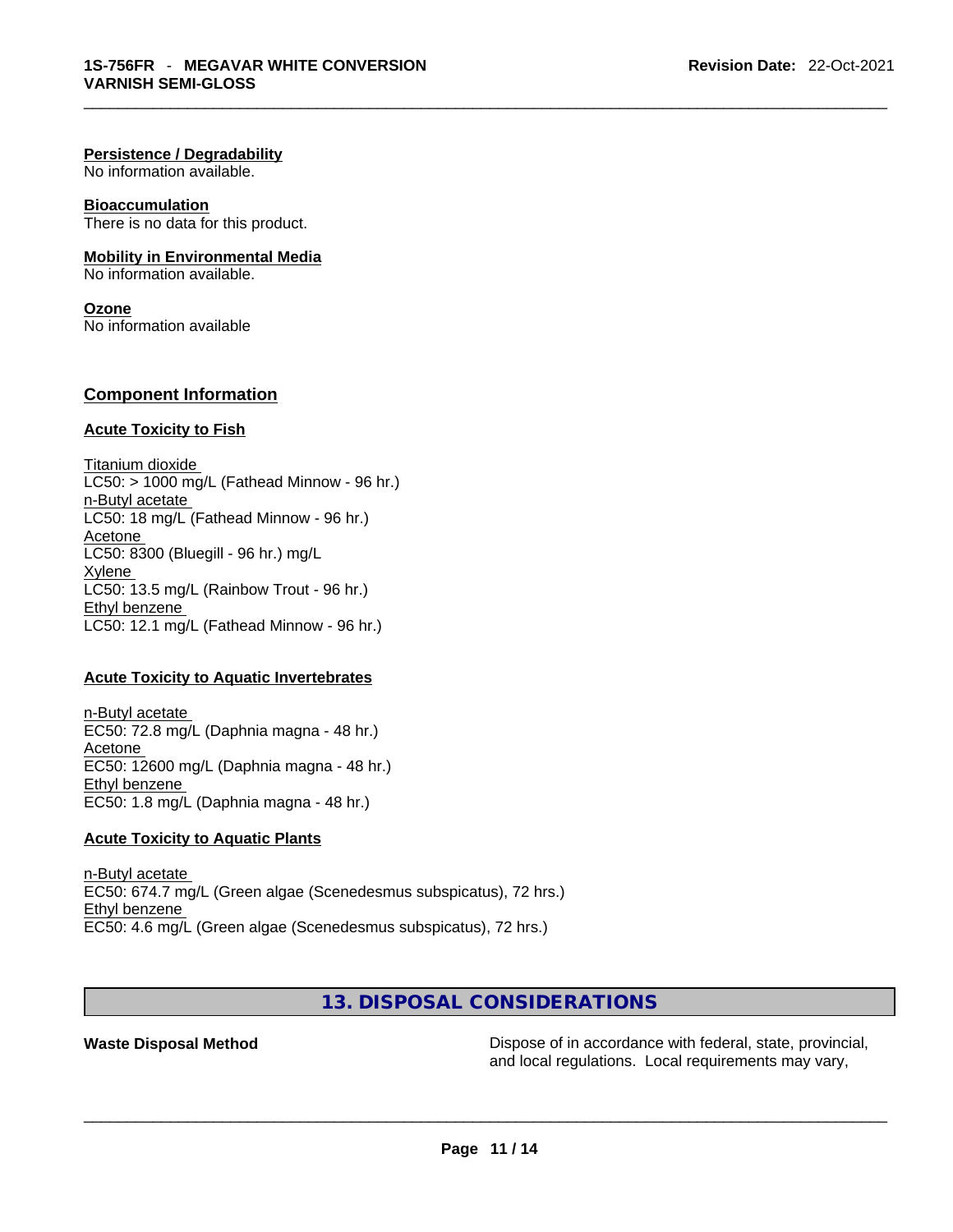consult your sanitation department or state-designated environmental protection agency for more disposal options.

**Empty Container Warning <b>Emptied** Containers may retain product residue. Follow label warnings even after container is emptied. Residual vapors may explode on ignition.

# **14. TRANSPORT INFORMATION**

**TDG** 

**Proper Shipping Name PAINT Hazard class** 3 **UN-No.** UN1263 **Packing Group III Description** UN1263, PAINT, 3, II

**ICAO / IATA CONTACTER CONTACTER INCOVER THE CONTACT CONTACT OF EXAMPLE INCOVER THE PREPARER INCOVER THE CONTACT OF INCOLLECT AND <b>CONTACTER** CONTACTER INCOMENTATION.

**IMDG / IMO Contact the preparer for further information.** 

# **15. REGULATORY INFORMATION**

# **International Inventories**

| <b>TSCA: United States</b> | Yes - All components are listed or exempt. |
|----------------------------|--------------------------------------------|
| <b>DSL: Canada</b>         | Yes - All components are listed or exempt. |

# **National Pollutant Release Inventory (NPRI)**

#### **NPRI Parts 1- 4**

This product contains the following Parts 1-4 NPRI chemicals:

| <b>Chemical name</b> | CAS No.        | Weight-%       | <b>NPRI Parts 1-4</b> |
|----------------------|----------------|----------------|-----------------------|
| Isobutyl alcohol     | 78-83-1        | $5 - 10%$      | Listed                |
| Toluene              | 108-88-3       | 1 - 5%         | Listed                |
| Isopropyl alcohol    | 67-63-0        | 1 - 5%         | Listed                |
| Xvlene               | 1330-20-7      | $1 - 5%$       | Listed                |
| Ethyl benzene        | $100 - 41 - 4$ | $0.25 - 0.5\%$ | Listed                |
|                      |                |                |                       |

#### **NPRI Part 5**

This product contains the following NPRI Part 5 Chemicals:

| CAS No.    | Weight-% | <b>NPRI Part 5</b> |  |
|------------|----------|--------------------|--|
| 64742-89-8 | ' - 13%  | Listed             |  |
| 123-86-4   | 7 - 13%  | Listed             |  |
| 64-17-5    | $3 - 7%$ | Listed             |  |
|            |          |                    |  |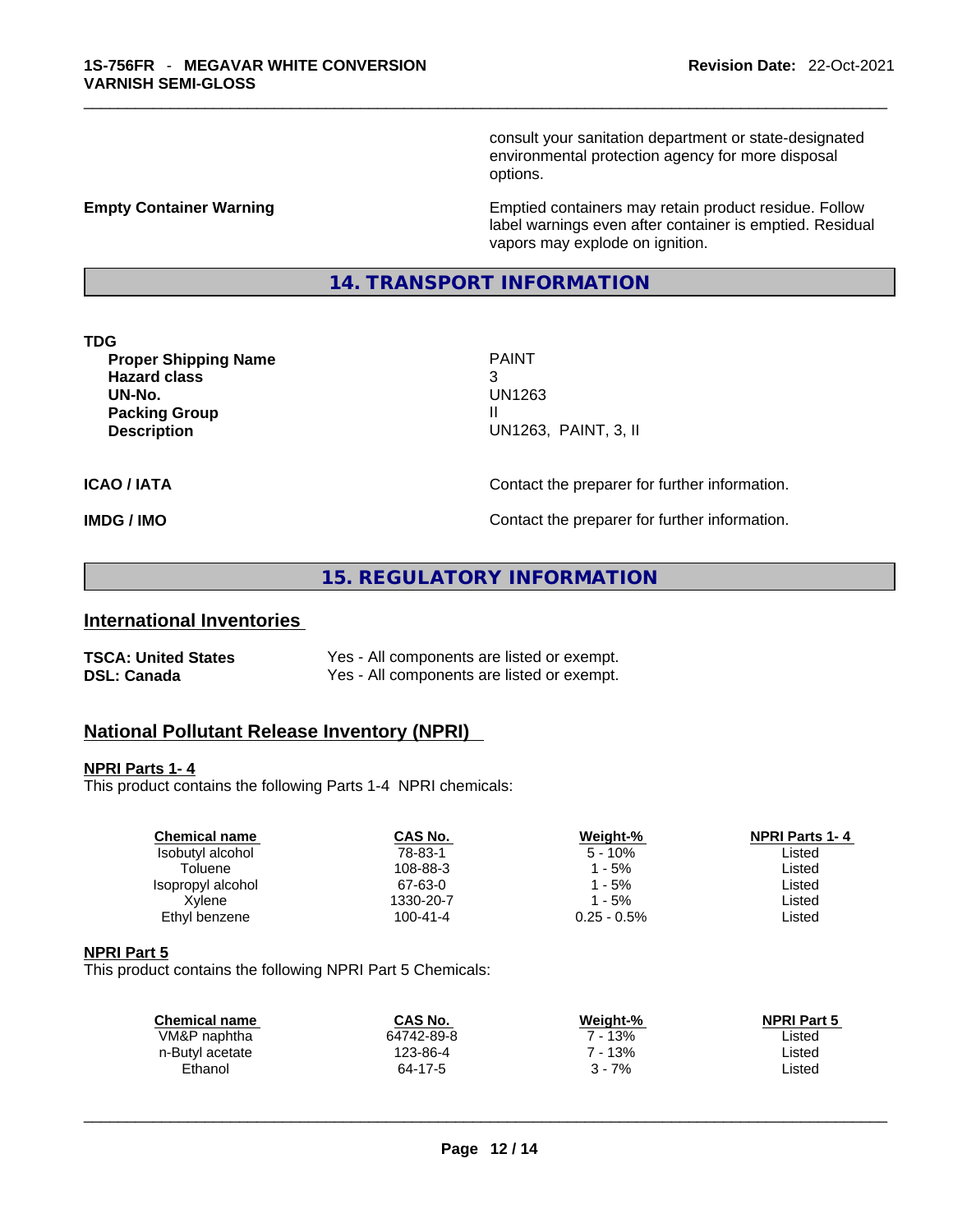| Propylene glycol monomethyl ether<br>acetate | 108-65-6            | - 5%          | Listed           |
|----------------------------------------------|---------------------|---------------|------------------|
| Toluene<br>Isopropyl alcohol                 | 108-88-3<br>67-63-0 | $-5%$<br>- 5% | Listed<br>Listed |
| Xvlene                                       | 1330-20-7           | - 5%          | Listed           |

### **WHMIS Regulatory Status**

This product has been classified in accordance with the hazard criteria of the Hazardous Products Regulations (HPR) and the SDS contains all the information required by the HPR.

# **16. OTHER INFORMATION HMIS** - **Health:** 2\* **Flammability:** 3 **Reactivity:** 1 **PPE:** - **HMIS Legend** 0 - Minimal Hazard 1 - Slight Hazard 2 - Moderate Hazard 3 - Serious Hazard 4 - Severe Hazard \* - Chronic Hazard X - Consult your supervisor or S.O.P. for "Special" handling instructions.

Note: The PPE rating has intentionally been left blank. Choose appropriate PPE that will protect employees from the hazards the material will *present under the actual normal conditions of use.* 

*Caution: HMISÒ ratings are based on a 0-4 rating scale, with 0 representing minimal hazards or risks, and 4 representing significant hazards or risks. Although HMISÒ ratings are not required on MSDSs under 29 CFR 1910.1200, the preparer, has chosen to provide them. HMISÒ ratings are to be used only in conjunction with a fully implemented HMISÒ program by workers who have received appropriate HMISÒ training. HMISÒ is a registered trade and service mark of the NPCA. HMISÒ materials may be purchased exclusively from J. J. Keller (800) 327-6868.* 

 **WARNING!** If you scrape, sand, or remove old paint, you may release lead dust. LEAD IS TOXIC. EXPOSURE TO LEAD DUST CAN CAUSE SERIOUS ILLNESS, SUCH AS BRAIN DAMAGE, ESPECIALLY IN CHILDREN. PREGNANT WOMEN SHOULD ALSO AVOID EXPOSURE.Wear a NIOSH approved respirator to control lead exposure. Clean up carefully with a HEPA vacuum and a wet mop. Before you start, find out how to protect yourself and your family by logging onto Health Canada at

http://www.hc-sc.gc.ca/ewh-semt/contaminants/lead-plomb/asked\_questions-questions\_posees-eng.php.

| <b>Prepared By</b>                                  | <b>Product Stewardship Department</b><br>Benjamin Moore & Co.<br>101 Paragon Drive<br>Montvale, NJ 07645<br>800-225-5554 |  |
|-----------------------------------------------------|--------------------------------------------------------------------------------------------------------------------------|--|
| <b>Revision Date:</b><br><b>Reason for revision</b> | 22-Oct-2021<br>Not available                                                                                             |  |

#### **Disclaimer**

The information contained herein is presented in good faith and believed to be accurate as of the effective date shown above. This information is furnished without warranty of any kind. Employers should use this information only as a **supplement to other information gathered by them and must make independent determination of suitability and**